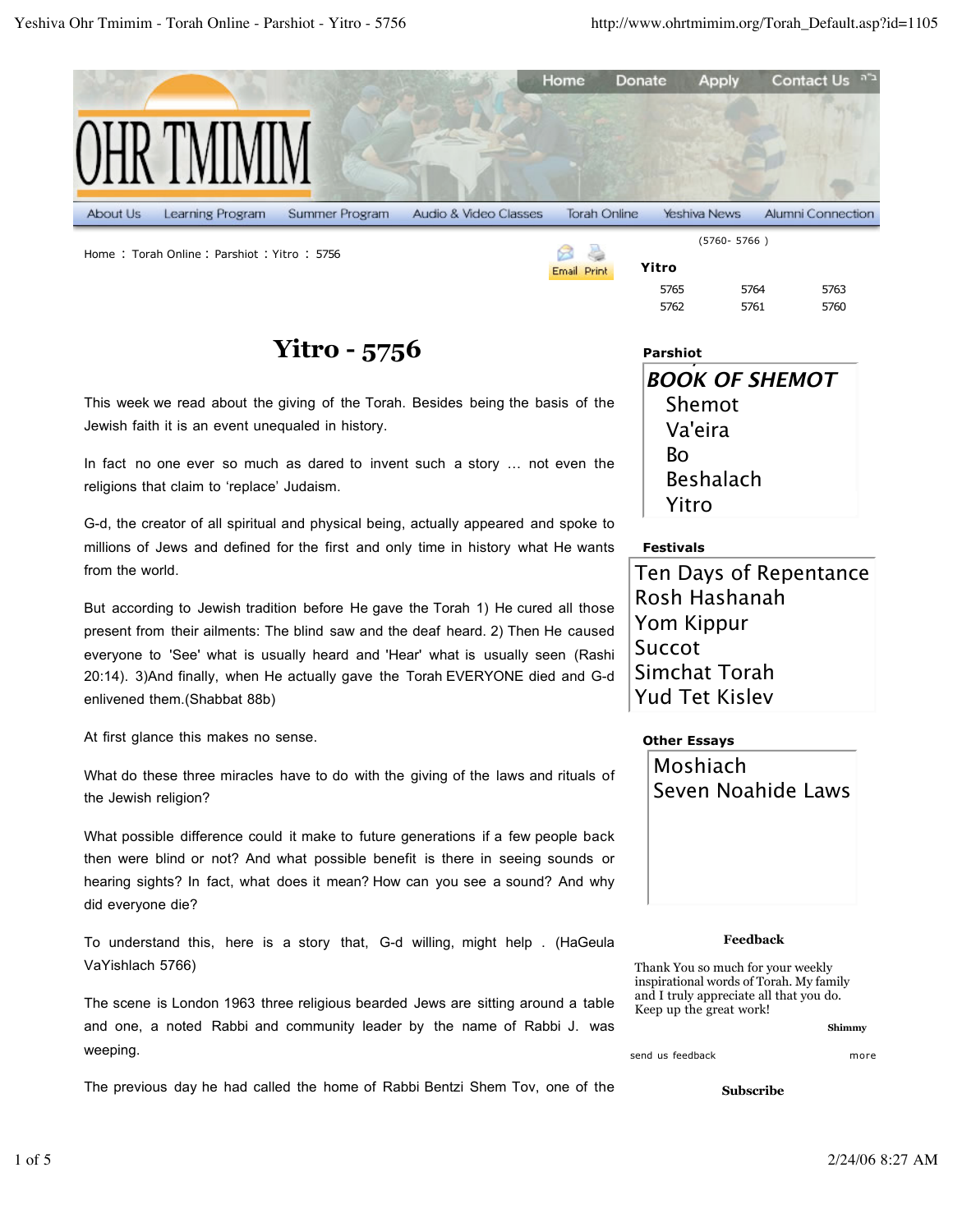most outstanding Chabad figures in all London and, when Rabbi Shemtov's son in law Rabbi Nachman Sudak answered the phone, asked if he could meet with them at the place of their choice. .

G Subscribe **Unsubscribe Go**

Now they were sitting together in Rabbi Shemtov's home and Rabbi J. dried his eyes and began his story.

"About a half a year ago I began feeling very weak. At first I thought it might be fatigue. I rested up, took vitamins, took a vacation but it just got worse. So I went to a doctor and he didn't have good news. It was cancer in its advanced stages and he said that at best I have another month or so to live.

"I was devastated. I didn't want to believe it but I had no choice. It wasn't long before I didn't have enough strength to even get out of bed and only with the greatest effort could I move my arms and legs. The end was near.

"I started going over my life from as far back as I could remember to see if there was maybe something I should fix up. Then I remembered that about twenty years ago, in the middle of the war when things were really in turmoil I happened to meet a Chabad Chassid by the name of Yitzchak Horwitz. He was a fantastic Torah scholar and unique personality. I even heard that he was so devoted to learning Torah that he slept only two hours each night. Anyway, I don't remember why, but he gave me a Chabad book called the Tanya that he said would bring Moshiach and I put it on my shelf. .

"To tell you the truth I thought about throwing it out but I didn't. But then on the other hand I was so much against Chabad that I could never bring myself to open it. So it just sat on my shelf for all these years.

"A few days ago I opened it for the first time and read the first chapter.

"I couldn't believe what happened. It took a few minutes but suddenly I felt my body fill with life. I felt good! I got out of bed for the first time in months, walked around the house, I even opened the window and took a deep breath of cool air. It was unbelievable! So I began reading the second chapter.

"Believe me, I got half way through and felt so happy that I actually put a record on the phonograph and danced! My wife thought I was losing my mind and... to tell you the truth, so did I! But I didn't care.

"The next day I rose early and went to the Synagogue as usual, I hadn't told anyone of my illness so no one knew what was happening but when my good health continued for yet another day I decided that it wasn't just an accident.

"By this time I had already read several chapters of Tanya and it wasn't difficult to realize that all these years I was wrong; I had no real Torah justification for my hatred, none what so ever.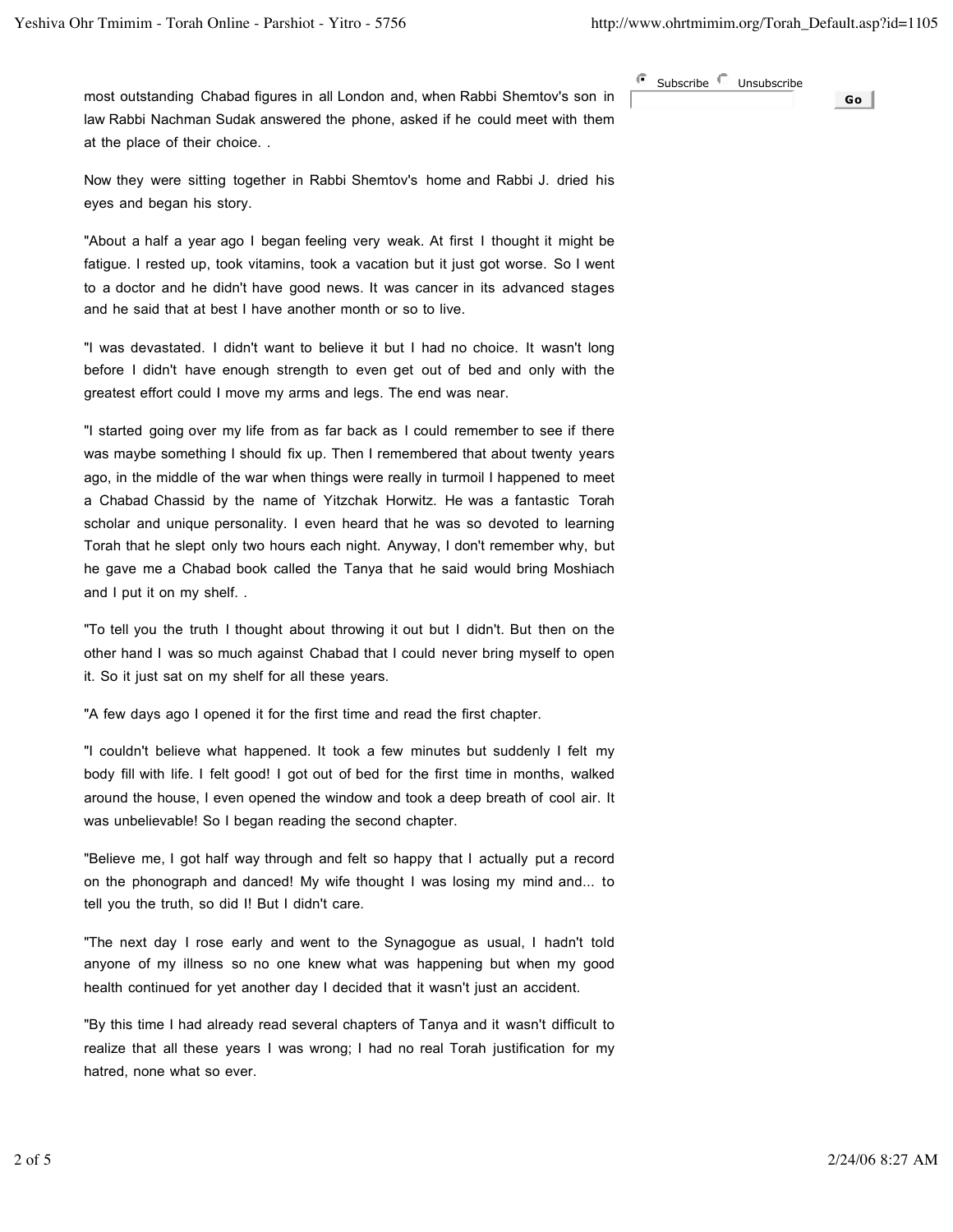"That's why I'm here. I've decided I want to be a Chassid, a follower of the Lubavitcher Rebbe and I want you to tell me how to do it."

They spoke for a while and finally decided that first he should return to his doctor and if the doctor would allow it, he should travel to Brooklyn and see the Rebbe in person. There was no substitue for seeing the Rebbe.

Rabbi J. consulted several doctors, they took tests and surprisingly agreed! They all told him that there was no medical explanation for his improvement, gave him directions what to do if his condition reversed and gave their okay.

Several weeks later he was standing before the Rebbe. It had all come about so suddenly, he had always shuddered in rupulsion at the name Chabad and now it was so obvious that the Rebbe was unequaled in holiness and knowledge that he was actually shaking with excitement.

But the Rebbe wasn't enthusiastic about his idea of becoming a Chassid.

"Chassid?" he answered, "I am willing to accept you as a partner. But not a Chassid. A Chassid is something totally different."

That Shabbat he attended the 'Farbringen' (gathering) of the Rebbe. The Rebbe spoke for several hours and among his subjects was .... his disease. The Rebbe pointed out that it was a result of cells that we might think are healthy and normal, increasing in dangerous numbers and although this disease had existed previously, it was now becoming so prevalent that science was desperately trying to find a way to eliminate these extra cells.

The Rebbe compared it to the spiritual world. Brazen egotism have existed since the beginning of time but they are now increasing so rapidly and are so widespread that there must be a solution. And the solution is learning Chassidic teachings. This eliminates these 'extra' and false qualities.

Rabbi J. was elated. After the Farbringen he told everyone he met of the amazing miracle that was happening to him;. how just reading the Tanya and seeing the Rebbe completely cured him of the worst disease and made him young again. When the Shabbat was over he called home and told his wife to advertise the miracle until everyone knew.

The next day, after much requesting and lobbying, he again got an audience with the Rebbe and again repeated his request to be his Chassid. But this time the Rebbe answered more positively, "A Chassid is like a soldier; always ready to sacrifice himself to improve the entire world around him. Are you ready for this?"

He never felt better in his life. He exclaimed that he was ready. It had been almost two months now that he was healthy and he felt it would last for ever.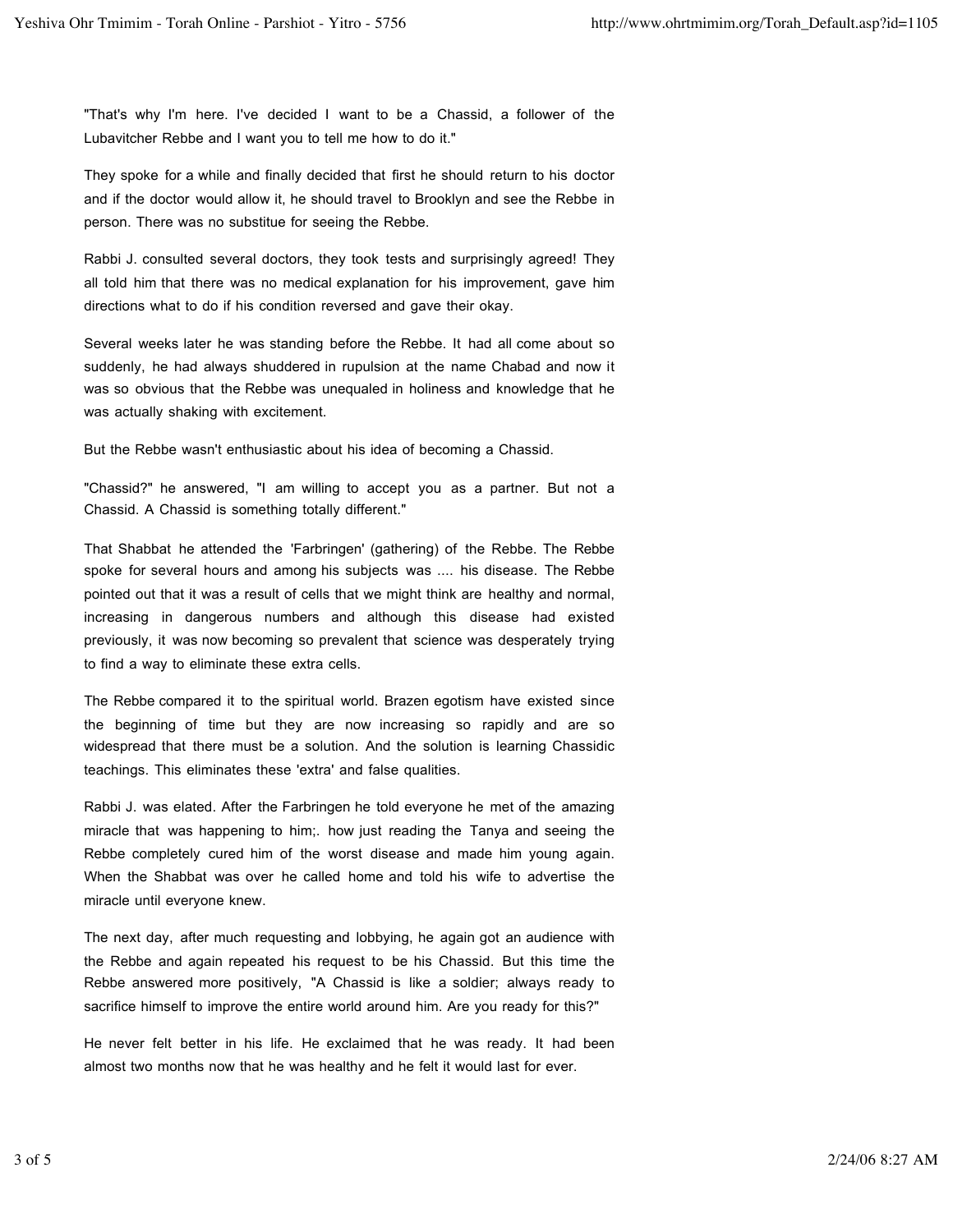"I'll begin by telling everyone about my miraculous recovery!" He exclaimed enthusiastically.

But the Rebbe emphatically stopped him. "No! You must tell no one! The first tablets containing the Ten Commandments were given with miracles and thunders and they ended up getting broken while the Second Tablets were given quietly and they endured."

But it was too late. It had already been advertised.

He returned home a different man, full of life and Chassidic joy and began several projects to spread and teach Chassidut but after a few months he contracted a cold which developed complications and, as the Rebbe forsaw, he passed away.

This answers our questions.

The Torah is not just a book of Jewish rituals to get us into heaven.

Rather the Torah is the revelation of the essence of the Creator Himself.

And the Creator is the source of all life, heath, spirit and truth. He creates the spiritual and and the physical and when He is revealed the spiritual worlds are as nothing.

That is why eveyone got healed. Because sickness is the just the concealment of life and here pure life was revealed. Something like what the Tanya did to Rabbi J.

That is also why they 'heard' sights and 'saw' sounds: The reveation of the Creator was so great that it equalized the spiritual and the physical. Suddenly all the spiritual worlds that are 'far away' and only 'HEARD about' were near and 'SEEN' ...... while the physical world that we usually only SEE became "heard" (even it's most hidden and distant secrets became understood).

And that is why their souls jumped from their bodies! The revelation of pure life was so unusual to them that they couldn't take it. (In fact, that same revelation was in the Holy of Holies in the Temple together with the Ten Commandment Tablets; and anyone who entered there, except the High Priest on Yom Kippur would die from the holiness). And G-d enlivened them to give them a taste of the Raising of the Dead (see Tanya end Chapt. 36)

That is why that Rabbi Horwitz said the Tanya will bring Moshiach (and even the Raising of the Dead). Because the Tanya is the revelation of the "inside" of the Torah; the Tree of Life. It reveals the hidden (seeing what is 'heard') and puts meaning in the revealed mundane world (hearing what is usually seen).

But, unlike what the Rebbe told Rabbi J. today there is no restriction on advertising.